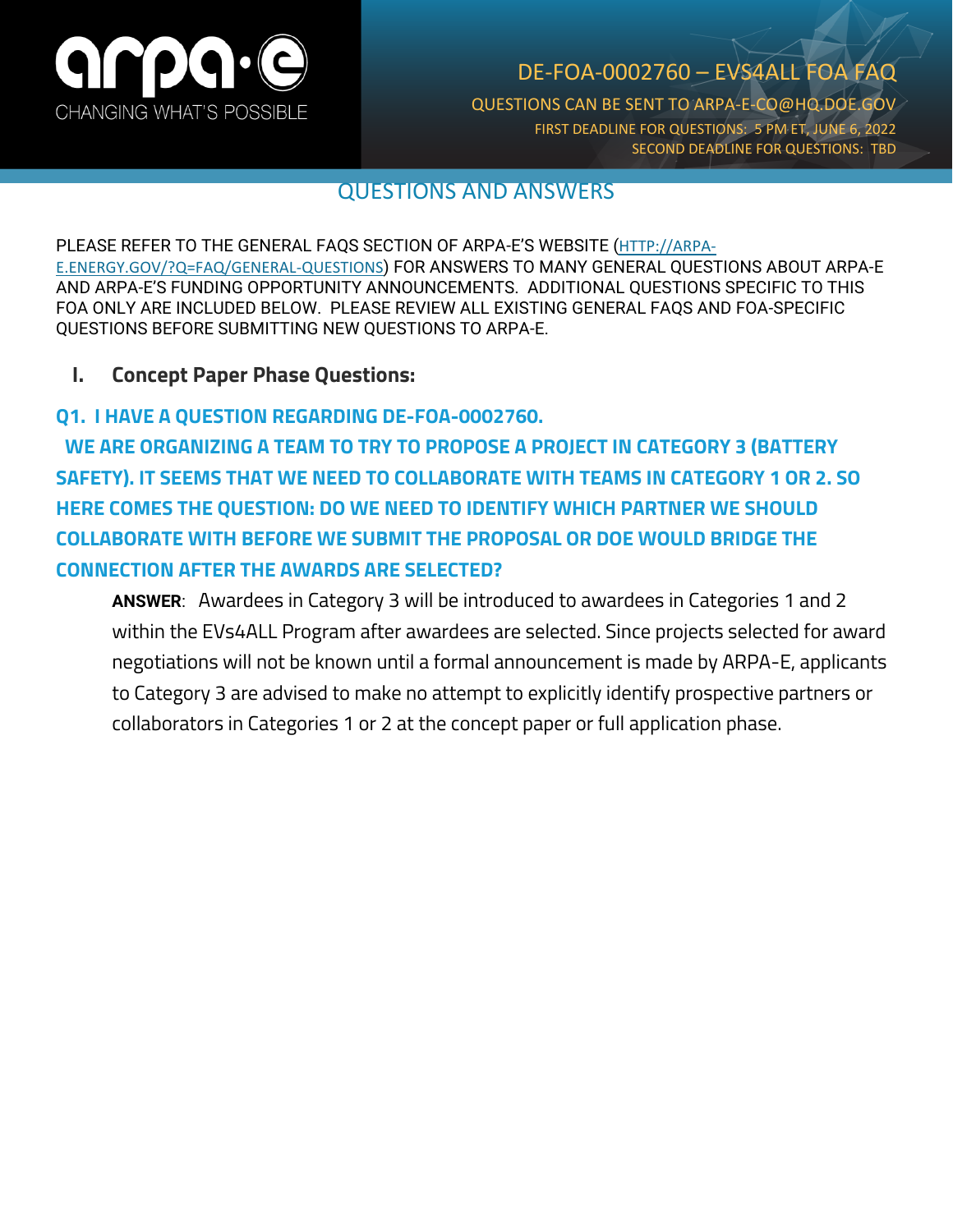# arpa.e

### **Q2.**

- **I. TABLE 1 LISTS THE PRIMARY CELL PERFORMANCE METRICS TO QUALIFY FOR CATEGORY 1 OR 2. IS IT REQUIRED TO MEET ALL OF THE METRICS TO QUALIFY FOR THE CATEGORY. SPECIFICALLY, THE VOLUMETRIC AND GRAVIMETRIC ENERGY DENSITIES CAN BE DIFFERENT DEPENDING ON THE CHOICE OF CATHODE. FOR EXAMPLE, SULFUR IS SPECIFICALLY CALLED OUT AS A POTENTIAL CATHODE OF INTEREST, AND WHILE SUCH A BATTERY COULD HAVE EXCELLENT GRAVIMETRIC ENERGY DENSITY IT WOULD HAVE POOR VOLUMETRIC ENERGY DENSITY. COULD SUCH A TECHNOLOGY QUALIFY FOR CATEGORY 2?TABLE 1 LISTS THE PRIMARY CELL PERFORMANCE METRICS, BUT NOT ALL CELL TECHNOLOGIES REQUIRE THE SAME AMOUNT OF ADDITIONAL WEIGHT AND VOLUME TO BE CONVERTED TO USABLE BATTERY PACKS FOR EVS. IF A TECHNOLOGY DID NOT MEET THE VOLUMETRIC ENERGY DENSITY AT THE CELL LEVEL, BUT OFFERED IMPROVED LIGHTER, CHEAPER, AND SMALLER CONVERSIONS TO BATTERY PACKS COULD IT QUALIFY FOR CATEGORY 2?**
- **II. FOR THE SBIR/STTR PROGRAM, IT IS POSSIBLE TO SIMULTANEOUSLY APPLY FOR BOTH AN SBIR AND AN STTR. IN SOME PROGRAMS THERE ARE SEPARATE BUDGETS FOR SBIR AND STTR SO THERE IS AN ADVANTAGE IN SIMULTANEOUSLY APPLYING FOR BOTH PROGRAMS. IS THERE ANY ADVANTAGE TO SIMULTANEOUSLY APPLYING FOR BOTH IN THIS FOA?**
- **III. THE FOA MAKES NO MENTION OF TRL OR MRL AND REQUIRES A SET OF PERFORMANCE, COST, SAFETY, RELIABILITY, AND MANUFACTURABILITY COST CHARACTERISTICS THAT NECESSARILY MEANS THAT YOU ARE LOOKING FOR IMMATURE TECHNOLOGIES. DO YOU HAVE SPECIFIC MRL OR TRL LEVELS THAT ARE REQUIRED?**

**ANSWER**: I. The expectation is that proposal submissions to Categories 1 and 2 of the EVs4ALL Program will include battery technologies that have the potential to simultaneously achieve the primary cell-level performance metrics (see Table 1, Section I(E), DE-FOA-0002760 and Table 1, Section 1(F), DE-FOA-0002761). Submissions featuring technologies that may not be able to simultaneously achieve ALL primary cell-level performance metrics will still be evaluated; an inability to meet ALL primary cell-level performance metrics does not disqualify a submission from being considered for funding under the EVs4ALL Program. Per the FOA, a comprehensive treatment of all performance metrics is required at the concept paper stage, including for metrics that cannot be met. Please also refer to the subsection titled "Program Considerations Beyond Primary Metrics".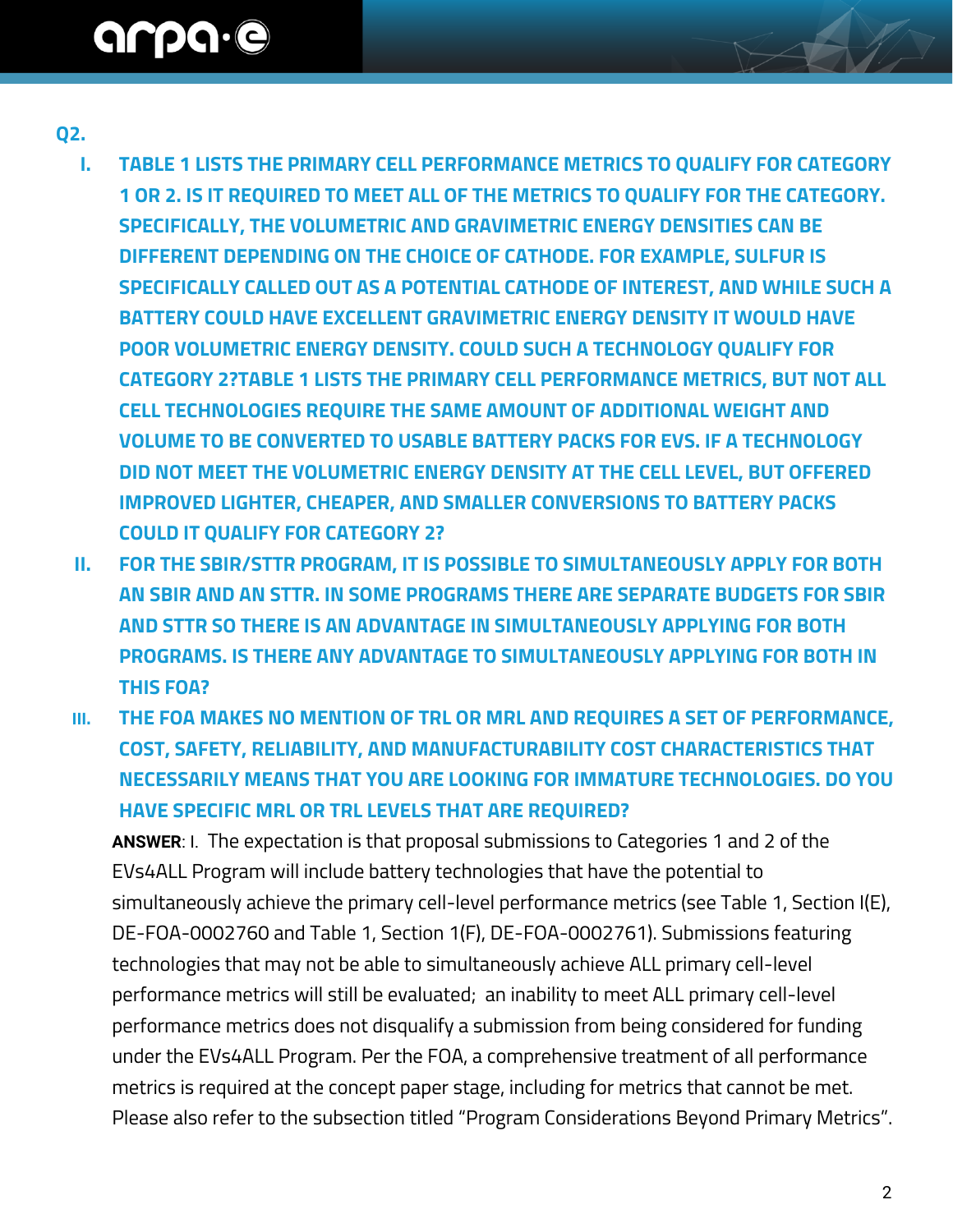- II. Per Section III(A)(3), an applicant that meets both the SBIR and STTR eligibility criteria may request both SBIR and STTR funding, although only a single award would be made if that submission is selected for funding.
- III. There are no specific MRL or TRL levels required. However, Applicants are encouraged to carefully review the FOA sections entitled "Program Considerations Beyond Primary Metrics (Categories 1 and 2)" and Table 2 (Section I(E), DE-FOA-0002760 and Section 1(F), DE-FOA-0002761) for insights on technology maturity.

# **Q3. BATTERY RESEARCH FOR FLYING VEHICLES**

 **BATTERY RESEARCH FOR FLYING VEHICLES. HAVE A QUESTION REGARDING THE PROGRAM OPENED FOR THE BATTERY DEVELOPMENT. IS FLYING CARS INCLUDED IN THE PROGRAM? I MEAN WE ARE WORKING MAINLY WITH AERO ELECTRIFICATION WHICH IS VERY SIMILAR TO AUTOMOTIVE.** 

**ANSWER**: Please refer to Section I(E), DE-FOA-0002760) for Technical Categories of Interest and Section I(F) for Technical Performance Targets. The EVs4ALL Program targets the development of battery cells that can be employed in battery packs for electric cars; the FOA makes no distinction between so called "land-based" and "flying" electric vehicles.

**Q4. OUR TEAM IS INTERESTED TO ANSWER FOAS FOR "ELECTRIC VEHICLES FOR AMERICAN LOW-CARBON LIVING". IT LOOKS LIKE THERE ARE TWO FOAS (DE-FOA-0002760 AND DE-FOA-0002761). I HAVE SEVERAL QUESTIONS REGARDING TO THIS TOPIC. PLEASE HELP ME UNDERSTANDING THE FOLLOWING QUESTIONS AND REQUESTS FOR CLARIFICATIONS, SUCH THAT WE CAN IDENTIFY WHICH FOA TO APPLY. THANKS.**

- **1. WHAT ARE THE MAIN DIFFERENCES BETWEEN DE-FOA-0002760 AND DE-FOA-0002761?**
- **2. FOR DE-FOA-0002761, WILL THE FOLLOWING JOINT VENTURES QUALIFY THE SBIR ELIGIBILITY? IF THE JOINT VENTURE COMPRISES OF TWO COMPANIES, BOTH ARE REGISTERED IN US. BUT, ONE IS 100% OWNED BY US CITIZEN BUT THE SECOND ONE IS 100% OWNED BY FOREIGN CITIZEN.**

**ANSWER**: 1. The FOAs are the same except that the DE-FOA-0002761 EVs4ALL SBIR/STTR is for Small Business Applicants. However, note that small businesses that qualify as a "Small Business Concern", as defined in the SBA's "Guide to SBIR/STTR Program Eligibility" (http://sbir.gov/sites/default/files/elig\_size\_compliance\_guide.pdf) may apply to only one of the two funding opportunities. Small businesses that qualify as "Small Business Concerns" are strongly encouraged to apply under the (SBIR/STTR FOA). To determine eligibility as a "Small Business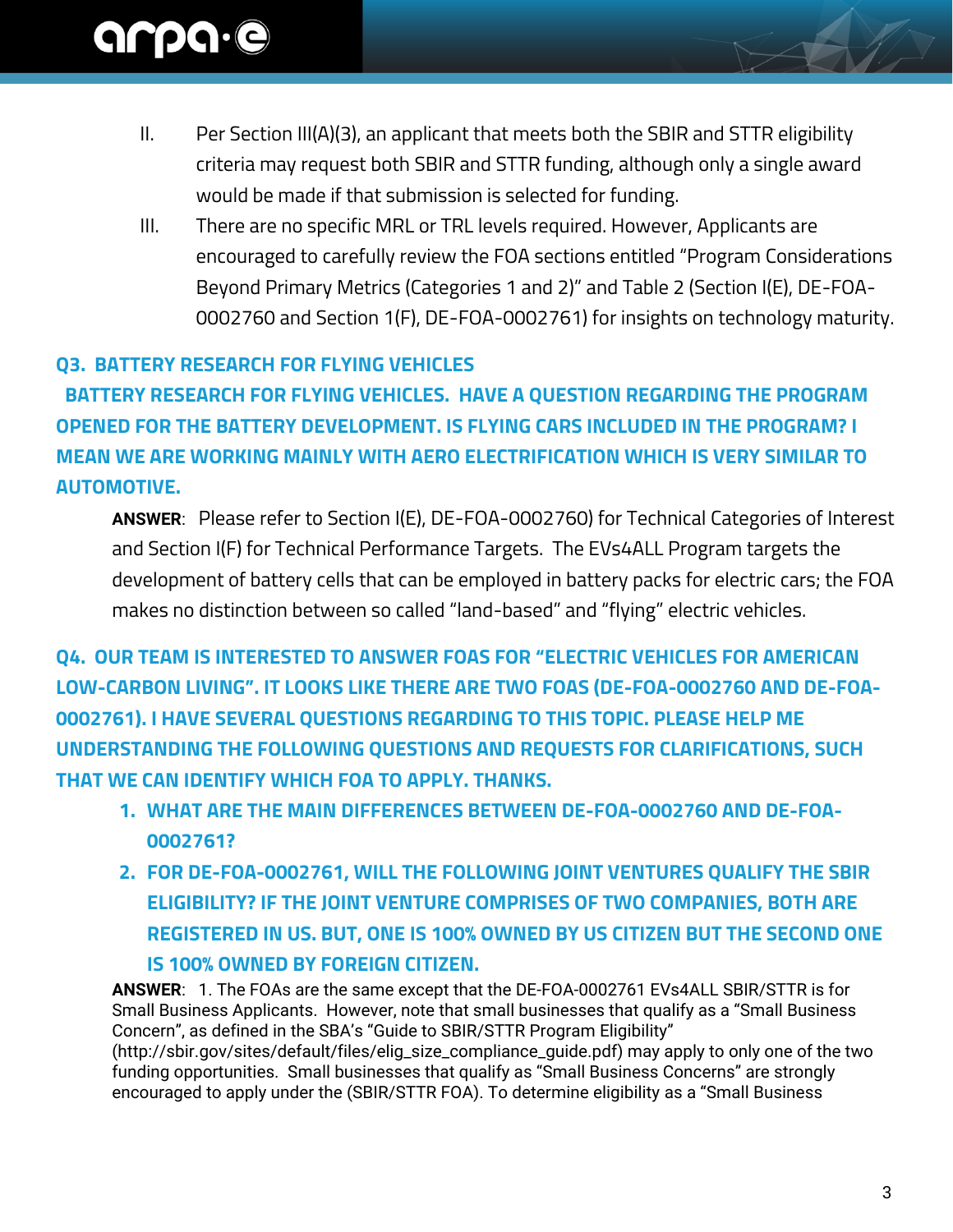# arpa.e

Concern" under DE-FOA-0002761 EVs4ALL (SBIR/STTR), please review the eligibility requirements in Sections III.A – III.D of that FOA.

2. Please refer to Section III.A of DE-FOA-0002761, including footnote 56.

**Q5. WE ARE PREPARING A CONCEPT PAPER IN RESPONSE TO THE SUBJECT FOA. AS PART OF OUR TEAMING DISCUSSION, WE ARE CONSIDERING \*\*REDACTED\*\* AS A POTENTIAL PARTNER. CAN YOU PLEASE CONFIRM IF \*\*REDACTED\*\* IS CONSIDERED A FEDERAL INSTRUMENTALITY AND WHETHER OR NOT THEY CAN PROVIDE COST SHARE?** 

 **IN ADDITION, IN THE EVENT OF AN AWARD INVOLVING A FEDERAL INSTRUMENTALITY AS A SUBRECIPIENT (IN THIS CASE \*\*REDACTED\*\*), CAN YOU PLEASE ADVISE IF DOE WILL A) ENTER INTO SEPARATE AGREEMENTS WITH THE PRIME AND THE FEDERAL INSTRUMENTALITY (E.G.** 

# **FUNDING \*\*REDACTED\*\* SEPARATELY) OR IF THE FUNDING WILL FLOW THROUGH THE PRIME?**

**ANSWER**: Federal agencies are treated as a "Federal Instrumentality" for purposes of the FOA (refer to Section II(C)(2) for details regarding the form of funding for awards to teams that include a federal instrumentality on the project team. Please also refer to Section III(B)(7) for details on cost share contributions by FFRDCs – federal instrumentalities would be treated equivalently.

### **Q6. DOES (HYBRID) LI-AIR BATTERY FALL INTO THE INTEREST OF THIS FOA?**

**ANSWER**: All proposals that can meet the metrics described in Section I(E), DE-FOA-0002760 are encouraged to apply. There is no intent to be prescriptive regarding solutions.

**Q7. REGARDING FOAS DE-FOA-0002761 & DE-FOA-0002760, IT IS UNCLEAR TO THE PROPOSING FIRM WHAT CONSIDERATION WOULD BE TAKEN IN EVALUATING PROPOSALS FOR EACH SOLICITATION. I.E., WHAT LEVEL OF MATURITY TECHNOLOGY AND START-UP WOULD QUALIFY THE COMPANY FOR SUBMITTING A NON-SBIR PROPOSAL? WOULD THE SBIR GRANT COME IN 3 PHASES (PHASE I, II, IIB) OR EVENLY DISPERSED OVER THE GRANT AS IS TYPICAL FOR ARPA-E GRANTS? ALSO, CAN THE PROPOSING FIRM SUBMIT IDENTICAL PROPOSALS TO BOTH FOAS?**

**ANSWER**: Regarding the level of technological maturity, please refer to FAQ(2)(III), above. Awards issued under the DE-FOA-0002761 (SBIR/STTR) FOA are for combined phase I/II/IIS awards; please refer to Section II(A) of such FOA. Further information on funding for SBIR/STTR awards may be found on the SBIR website (see<https://www.sbir.gov/about/about-sbir> and [https://www.sbir.gov/about/about-sttr\)](https://www.sbir.gov/about/about-sttr). In response to your last question, please refer to FAQ(4)(I) above; Small businesses that qualify as "Small Business Concerns" are strongly encouraged to apply under the (SBIR/STTR FOA).